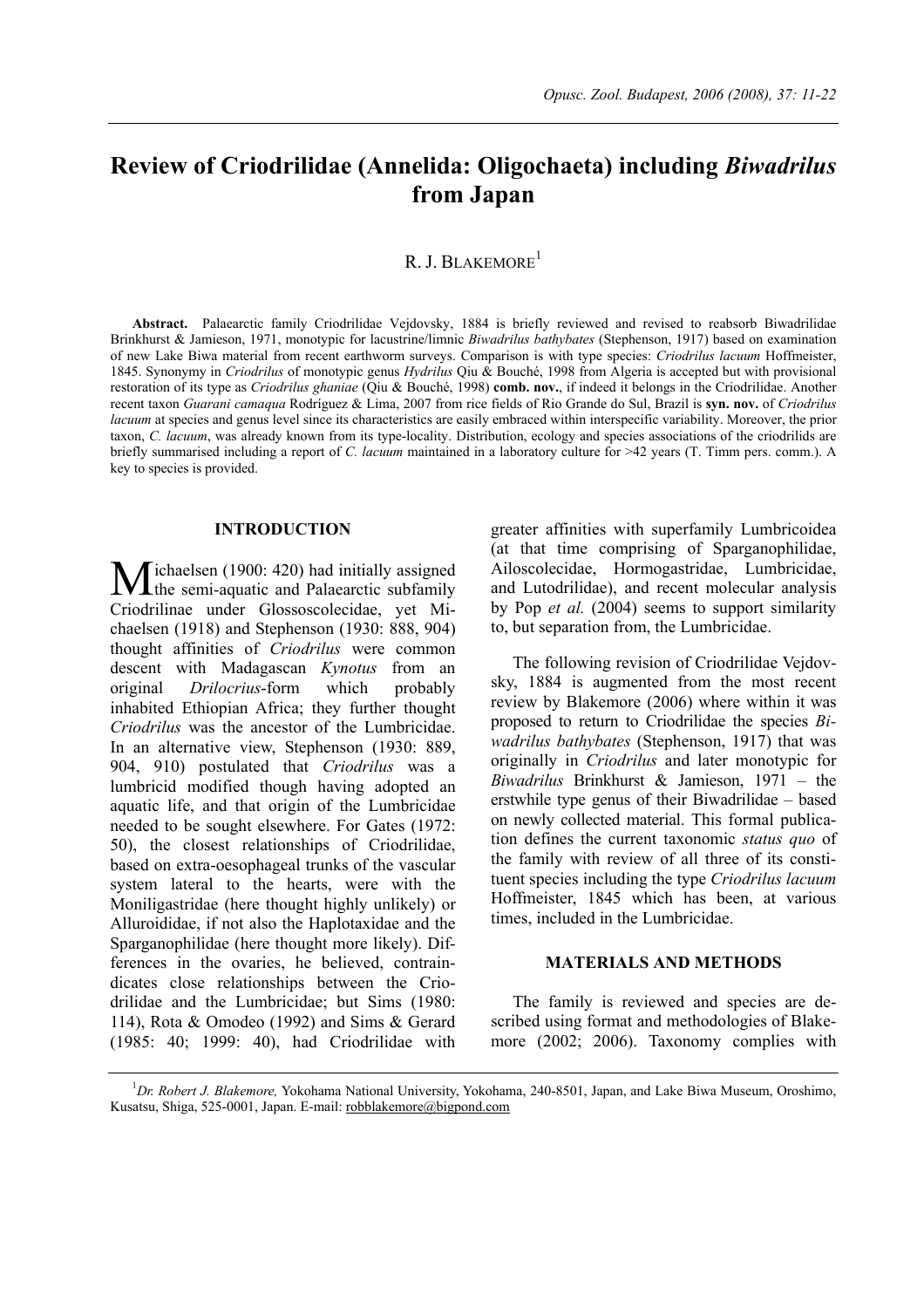ICZN (1999). The only widely distributed taxon, type-species, *C. lacuum*, is described below and is compared with *C. ghaniae* and a redescription of *Biwadrilus bathybates*. Voucher specimens of *Biwadrilus* and other earthworms are held in the Lake Biwa Museum (LBM) or Yokohama National University (YNU).

## **TAXONOMIC RESULTS**

#### Family **Criodrilidae** Vejdovsky, 1884

Biwadrilidae Brinkhurst & Jamieson, 1971: 809, **syn. nov.**

Criodrilidae Vejdovsky, 1884: 63; Michaelsen, 1921: 141; Gates, 1972: 49; Sims, 1980: 107; Blakemore, 2000: 33, 2002: 243, 2006: 398.

Criodrilinae: Michaelsen, 1900: 463; Stephenson, 1930: 721.

*Type genus: Criodrilus* Hoffmeister, 1845 (syns. *Hydrilus* Qiu & Bouché, 1998; *Guarani* Rodríguez & Lima in Lima & Rodriguez, 2007 **syn. nov.**).

*Type species*: *Criodrilus lacuum* Hoffmeister, 1845.

A second less well-known and possibly dubious species is *Criodrilus ochridensis* Georgevitch, 1950 (author sometimes miscited as "Gjorgjevic, 1949") from Lake Ochrid, Macedonia. The *Hydrilus* taxon may merit provisional retention as species *Criodrilus ghaniae* (Qiu & Bouché, 1998) **comb. nov.** on such characters as its dorsal pores (?and tubercular pubertatis), but determination of presence or absence of nephridia from the anterior apparently needs further investigation. South American species included in *Criodrilus* by Michaelsen (1900) – e.g., *C. breymanni*, *C. buergeri*, *C. iheringi* – were transferred to *Drilocrius* Michaelsen, 1917 (Family Almidae) by Michaelsen (1918) as they possessed spermathecae rather than spermatophores. The English species from Suffolk *Anagaster fontinalis* Friend, 1921, now in synonymy of *Helodrilus oculatus*  Hoffmeister. 1845, was erroneously associated with *Criodrilus* in the past and may account for the only British report. Trans-Aegean *Criodrilus dubiosus* Örley, 1881 was transferred as *Allolobophora dubiosa* by Örley (1885: 24) and now resides in *Aporrectodea* (Lumbricidae). A new inclusion in *Criodrilus lacuum* at both species and genus level is Brazilian *Guarani camaqua* Rodríguez & Lima,2007 **syn. nov.**. for reasons discussed below.

*Diagnosis* (from Michaelsen 1900; Stephenson 1930; Gates 1972; Sims 1980; Blakemore 2006): Fresh and brackish water worms. Body quadrangu lar in section (at least in posterior). Prostomium zygolobic (epilobic in *Hydrilus*). Nephropores in b lines (throughout?). Clitellum multilayered, annular in (14,15),16-45 or perhaps less extensive (cf. *Biwadrilus*, *Hydrilus*). Tubercula pubertatis typically absent (?cf. *Hydrilus*). Female pores paired on 14. Male pores on 13 (*Biwadrilus*) or 15 (*Criodrilus*) associated with internal bursae or 'prostatic glands'. Spermathecae absent but spermatophores, hornshaped, tubular, or saccular, attached near male pores. Oesophageal and intestinal gizzards, calciferous glands, and caeca absent (but possibly some thickening of oesophagus in 5-7 and intestine in 15-20,21). Intestinal origin around 15-20. Typhlosolate or atyphlosolate. Hearts in (6),7-11. Nephridia holoic (avesiculate?); absent from anterior segments. Ovaries fan-, pear- or paddle-shaped in 13 (but not terminating in a single egg-string). Ova microlecithal (i.e. not yolky). Cerebral ganglia between segments 1 and 2 (as in *Biwadrilus*, cf. Sims, 1980: 114). Lateral lines absent.

*Distribution and diversity.* Palaearctic: Europe from Mediterranean to Moldavia [e.g. Italy; Hungary (Budapest), Austria (Linz); Germany (Berlin); France; Spain, Portugal, Yugoslavia, Greece [reported by K. Michalis (1993, 2003) as "*Criodrilus lacuum* (Oligochaeta: Criodrilidae) earthworm species new to Greece" – from Internet search, publication unknown], Turkey, Asia Minor, the Maghreb (Tunisia and Algeria) and the Levant (Syria, Lebanon, Israel, Palestine), and from Latvia, Poland, Russia to Amur River region of Siberia on the Pacific coast, and Japan (*Biwadrilus*). Reports are of introduction of *Criodrilus lacuum* to America: plant pots in Baltimore and from rice paddies in Rio Grande do Sul, Brazil (Knäpper & Porto, 1979; Lima and Rodriguez, 2007 for *Guarani*) and, doubtfully, to UK (cf. *Anagaster fontinalis* above). The immature specimens from southern India that Stephenson identified with *Criodrilus lacuum* probably were glyphidriles according to Gates (1972: 50), but Julka (1988: 39) yet claims it from India. Omodeo (1984), Timm (1999) and Martin (2004) provide some additional distribution data for the species.

# *Biwadrilus bathybates* (Stephenson, 1917) (Fig. 1)

*Criodrilus bathybates* Stephenson, 1917: 96; Stephenson, 1930; Yamaguchi, 1954 (syn. *miyashitai*). Type locality Lake Biwako Shiga-ken, Japan in sediment at a depth of 180 feet (= 60m). Types four immature specimens, sample No. 3 in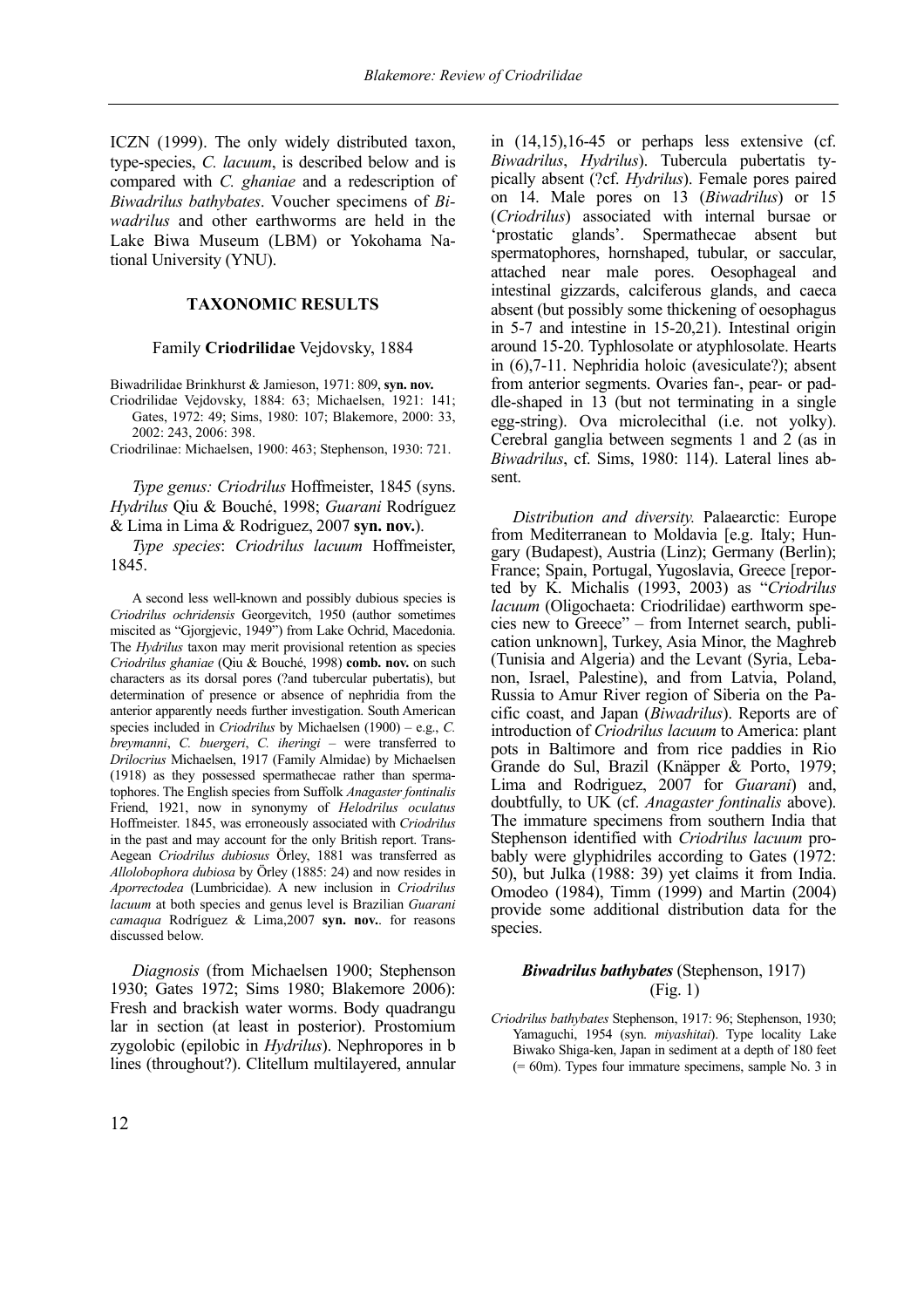the Calcutta Museum.

*Criodrilus miyashitai* Nagase and Nomura, 1937: 361 figs. 1- 43. From catchments of the River Yura, Komorimachi, near Kyoto south central Japan, and from rice paddy irrigation channels at Tsuruoka, Yamagata-ken in coastal NW Japan. Types unknown.

*Criodrilus bathybathes*: (*laps*.) Nagase and Nomura, 1937: 361. *Biwadrilus bathybates*: Easton, 1981: 40 (syn. *Miyashitai*);

Blakemore, 2003, 2005 (syn. *miyashitai*). *Biwadrilus batybates*: (*laps.*) Ohtaka and Nishino, 1999: 46.

*Taxonomic note.* Name sometimes misspelt "*bathybathes*" or "*batybates*".

*Material examined and localities.* Current samples consisted of several mature and immature specimens, all collected by RJB 1-2.ii.2007, and 1- 5.x.2007 and preserved in 80% EtOH, some deposited in the Lake Biwa Museum (batch accession number LBM Misc. Invert. FY2006-19 – Fig. 1) or Yokohama National University and some sent to Kansas Natural History Museum for DNA analysis. Specific localities are:

1.Fudogawa river in Ojiyama-koen on west shore of south basin, Lake Biwa (upper reaches under old bridge, and abundant beside the creek under exotic *Eucalyptus* trees).

2. On shoreline adjacent to Biwako Museum on west side of Kurasuma Hanto especially in mud around willow roots.

3. Harie (N 35°22'15.3", 136°02'58.5") on west side of north basin in mud under trees on shoreline.

*Diagnosis.* Unpigmented. Length 150–-300 mm. Segments 200–250. Prostomium zyboloic. Body quadrangular and dorsally troughed, most noticeable posteriorly. Setae closely paired, aa=dd. Clitellum in most or all of 16–34. Female pores on 14; male pores on 13; spermathecal pores absent. Gizzards, calciferous glands, typhlosole and caeca absent. Holoic, avesiculate, absent from anterior 13 segments. Spermathecae replaced by spermatophores. Prostate-like glands (bursae) exit to male pores.

*Distribution***.** From the Lake Biwa/Kyoto region of southern central Honshu, Japan (as noted in synonymy above), also reported from Tsurugaoka, NW coastal Yamagata-ken and Mukogawa of SW coast Hyogo-ken (Yamaguchi, 1953). Known only from Japan.

*Habitats.* In lake sediments to 60 m in Lake Biwa (Stephenson), or stony shallows of clean flowing streams leading to River Yura, but not found in agriculturally polluted ditches; and in Yamagata from muddy bottoms of rice irrigation channels to a depth of 50 cm to 2 m, or mingling with roots of plants on embankments (Nagase & Nomura and pers. obs). Also reported by Dr. Machiko Nishino from ca. 10 m depth in the lake on a stony bottom and she also collected it below Amagase Dam on the Uji River and upstream of Seta River that drains Biwa (M.J. Grygier pers. comm.). In current studies found in, and just beside, streams leading to Lake Biwa apparently most abundant in light sandy deposits or submerged organic debris and muddy or stagnant substrates (e.g. in sapropel – the black fetid asphyctic mud). Generally absent from the coarse sandy beaches around the northern basin of Lake Biwa (pers. obs.). The worm has not been reconfirmed from depth >10 m at Lake Biwa despite repeated deep sampling since 1986 (Ohtaka & Nishino, 1999).

*Behaviour.* Wholly or semi-aquatic and limnic; the worms were observed to be feeding in stagnant or muddy habitats with the furrowed tails protruding 2-3 cm and waving about in the free or flowing water, presumably for respiration and gas exchange (Nagase & Nomura and pers. obs.). On touch and extraction the worms coil tightly, and rapidly succumb to decomposition on exposure, in minutes rather than hours (pers. obs.). Similar behaviour patterns are reported for *Criodrilus lacuum*. Spermatophores frequently observed on bodies of mature specimens, thus is it probable that the muscular male pores facilitate placement and attachment on con-copulant partners.

#### *Length.* 150–300 mm.

*Width***.** 3–4 but widest to greater than 5 mm at region of male pores.

*Segments and body shape.* 200–250; body rapidly tapers at fore and aft, the anterior is concave ventrally, the clitellum is cylindrical, and most of the remainder of the body is quadrangular with the posterior convex ventrally to give a dorsal gutter,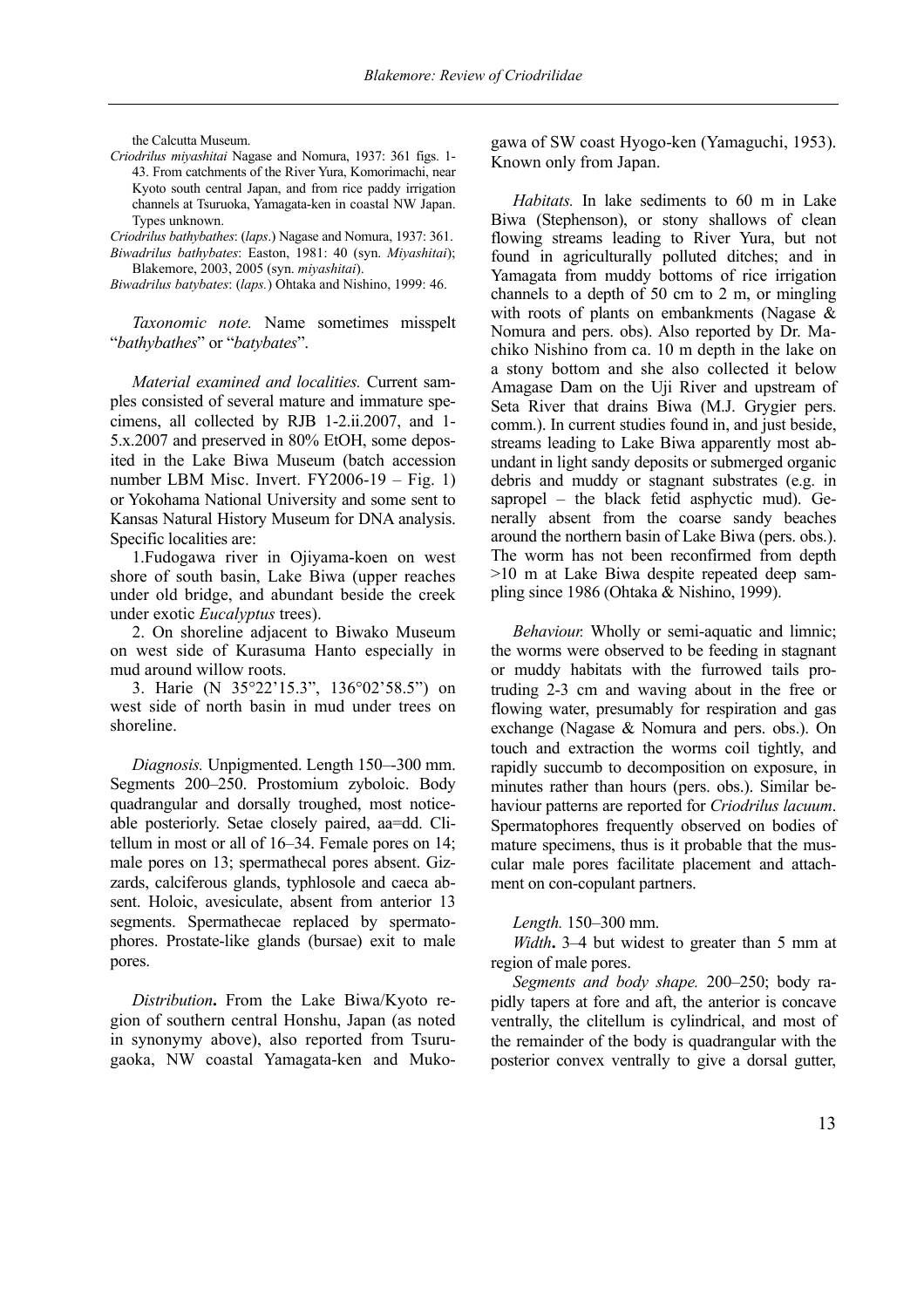most pronounced in tail segments with setae at edges. (See Fig. 1.)

*Colour.* In life mostly transparent unpigmented so that blood vessels and ingesta can be seen through body wall except where the pale clitellum obscures, the tail portions are often noticeably vascularized (for gas exchange); on preservation the body becomes opaque, the clitellum more pink and the tail appears yellowy.

*Prostomium.* Zygolobous with some slight secondary annulation.

*First dorsal pore.* None.

*Setae.* (10/ratio of aa:ab:bc:cd:dd): 8 per segment, fairly closely paired (1:7:1:9:6 dd=aa); setae on 13 in immatures small and more closely paired; in matures these are penial in bundles of two to four (or more) small hooked setae. Genital setae are developed on 13 (said to consist of between 2–6 setal bundles by Nagase & Nomura, 1937).

*Nephropores.* Seen just in front of *a* or *ab* lines, especially obvious on clitellum (none in anterior).

*Clitellum.* Multilayered, annular in some or all of (14,15),16,17–31,32,(33,34); most pronounced in 18–32 (current specimens).

*Male pores***.** In deep slit on large laterally-extended porophores on 13 that protrude, even in juveniles, and are reported to open and close like pincers (Nagase & Nomura), perhaps for spermatophore molding and placement.

*Female pores.* In deep clefts on 14 just anterior to ventral setal pairs.

*Spermathecal pores.* Absent.

*Genital markings.* None.

*Body wall.* "*Bundles of irregularly or sometimes pinnately arranged longitudinal muscle fibres*" (Nagase & Nomura, 1937); = intermediate?

*Septa.* 5/6–11/12,12/13 slightly thickened, thereafter thin.

*Vascularization.* Dorsal blood vessel single, along with a ventral vessel and a very weak supraoesophageal vessel (seen only in 9–11 in current specimens, reported in segments anterior to 9 by Nagase & Nomura). Lateral vessels seen in segments anterior to 14. Sub-neural vessel not found nor reported (?cf. *Criodrilus* – see discussion below).

*Hearts.* Small commissurals in 5–6, large, paired lateral hearts in 7-11.

*Gizzard.* Oesophageal and intestinal gizzards absent.

*Calciferous glands.* Absent.

*Intestine origin.* Origin difficult to determine but it appears to be in region of 20–21 where alimentary canal widens and thins, cf. indistinguishable from oesophagus (Nagase & Nomura, 1937); intestinal caeca and typhlosole absent.

*Nephridia:* Holoic from 14, avesiculate (cf. *Sparganophilus*, *Pontodrilus*); pharyngeal glands on septa posteriorly in 6 and 7 (and  $8 -$ Nagase  $\&$ Nomura, 1937).

*Male organs.* Holandric; iridescent testes and funnels free but invested in coagulum in 10 and 11; saccular seminal vesicles two pairs that fill segments 9 and 12; Stephenson (1917, 1930) said they were in 12 only in his immature specimens, but they are confirmed in 9 too (by Nagase & Nomura and herein).

*Ovaries.* Fan-shaped in 13 with funnels; ovisacs paired in 14. Ova not yolky.

*Prostates.* Large cluster of (prostatic?) glands ducting to exit above and below large elongate tubular bursae – what Stephenson called 'prostate' glands [also 'copulation glands' by Nagase & Nomura (1937) after 'Copulationstasche' of Michaelsen (1918), sometimes reported as 'cylindrical setal glands' or 'atrial glands'], in 13 that exit to male pore slits (not to setal bundles) and are probably involved in spermatophore production along with the glands and muscles of the male pores. [Note that Nagase & Nomura (fig. 30) show copulatory glands more rounded than in current specimens, perhaps an artefact of development.]

*Spermathecae.* Spermathecae absent but spermatophores, saccular, and often attached in pairs dorsally or dorso-laterally near, but often dorsally, on segment 13 from exchange with con-copulant(s).

*Gut contents.* Organic matter and dark material with grits.

*Cocoons.* Not found in current studies, but reported by Kawamura (1918, from Nagase & Nomura, 1837: 401) to be large, commensurate with the clitellum, and tapering towards both ends, each containing a number of eggs.

*Remarks.* No obvious internal parasites were found in dissected specimens. No lateral lines were demonstrated; cf. Nagase and Nomura (1937: 368)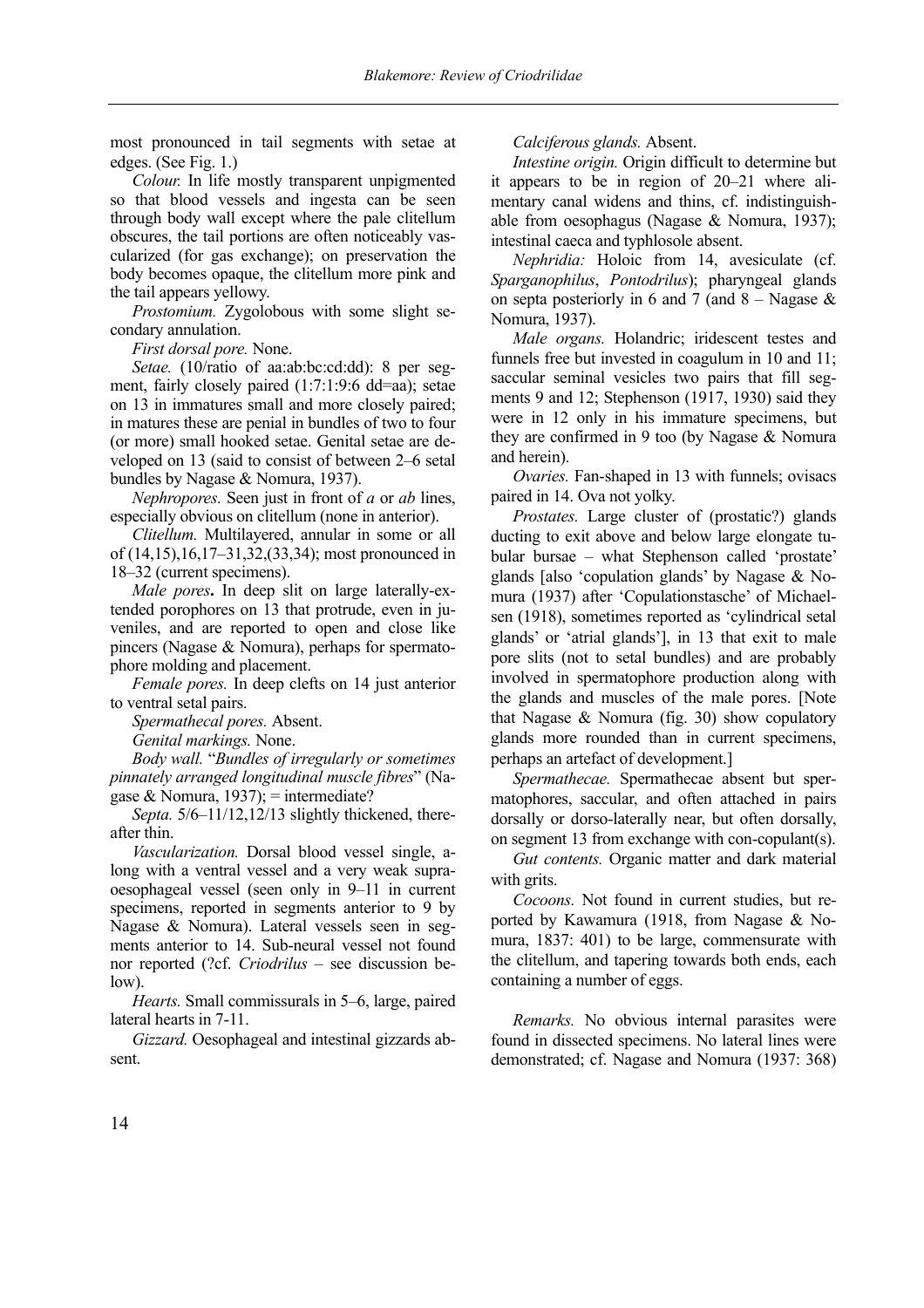who state: "*The lateral lines are present on both sides of the body, attached to the circular muscle layer with its distal base, being embedded in the longitudinal muscle layer*". It seems these are simply muscle fibres, not nerves, which Stephenson (1930: 36) noted. As remarked above, these lines may be due to lateral vessels that are particularly obvious in the anterior, as also recorded by Nagase and Nomura (1937: 385).

*Ecology*. Preliminary Lake Biwa surveys by current author  $(31<sup>st</sup> January – 2<sup>nd</sup> February, and 1<sup>st</sup>$  $-5$ <sup>th</sup> October, 2007) revealed a total of approximately 15 earthworm species plus several microdriles (e.g. *Branchiura* sp., ?*Tubifex* spp.) and at least one species of freshwater leech around the lake from approximately 25 sample sites. Species more closely associated with *B*. *bathybates*, especially at the Fudogawa site, were:

1. *Eukerria saltensis* (Beddard, 1895), Ocnerodrilidae (exotic) [reasonably abundant around lake, this only the  $3<sup>rd</sup>$  record from Japan – see Blakemore *et al.* (2007)].

2. *Amynthas* spp. and *Metaphire* spp., Megascolecidae (native/exotic), 5–6 spp.

3. *Aporrectodea trapezoides* (Dugès, 1828) Lumbricidae (exotic).

4. *Dendrodrilus rubidus subrubicundus* (Eisen, 1874), Lumbricidae (exotic).

5. *Eisenia japonica* (Michaelsen, 1892), Lumbricidae (?native).

6. Leech (Hirudinea), possibly a predator on these worms as abundant in same habitat (?native).

There was evidence (footprints, spoor and holes in the sand/mud) of long billed bird(s) systematically probing for worms/leeches as food at Fudogawa site, species unknown.

# *Criodrilus ghaniae* (Qiu & Bouché, 1998) **comb. nov.**

*Hydrilus ghaniae* Qiu & Bouché, 1998: 17, fig. 1; Omodeo, Rota & Baha, 2003/2004: 463; Omodeo & Rota, 2004: 222



**Figure 1.** *Biwadrilus bathybates.* Lake Biwa specimen from sample LBM Misc. Invert. FY2006-19, figured and dissected by RJB

(both latter publications proposing synonymy of this monotypic genus and species); Blakemore, 2005, 2006 (accepting its synonymy in *C. lacuum*). From Constantine, Algeria. Types in Monpellier: (H) CO-ECO Authorship 171/2860/5311; (P1-2) 2865/5311. [Note: of the taxon is slightly confused as the Table of Contents (page 1) lists authors as "Oiu Jiang-Ping, G; Ouahrani et Marcel.B. Bouché." with spelling and punctuation exactly as presented; however, publication (page 17) lists authors only as "Jiang-Ping Qiu et Marcel B. Bouché" (sic) with the taxon name dedicated to "Madame Ghania Ouahrani" for having provided the three specimens].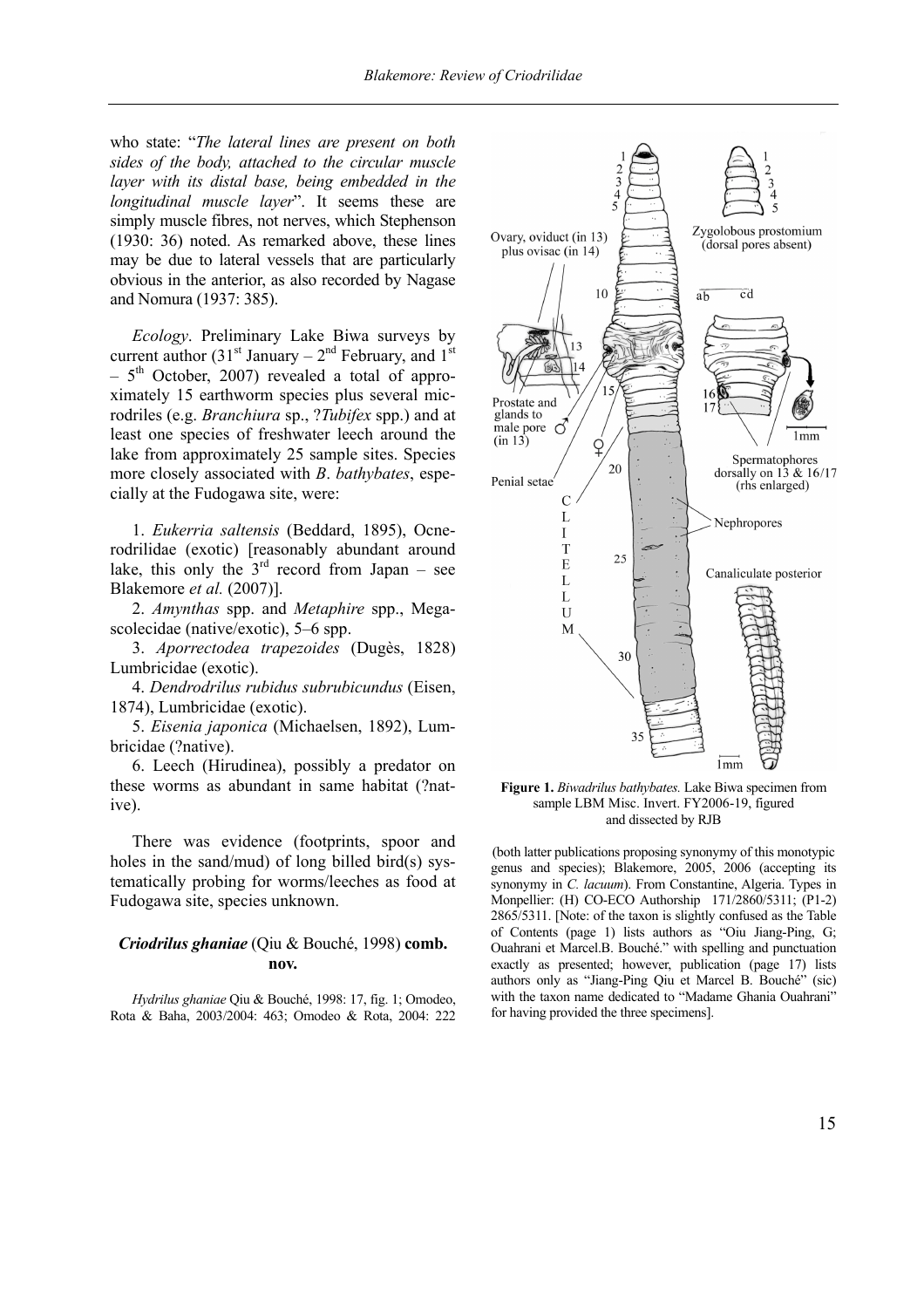*Diagnosis.* Unpigmented. Length 125–150 mm. Segments 295–320. Prostomium epilobic (open). Dorsal pores obvious, present from 11/12. Body quadrangular. Setae closely paired, (ratio 6:1:8:1:8). Setae ab on 10–14 on large papillae, 16–22 on smaller papillae. Clitellum extensive on 22,23– 34,35,36 (and with slight modification from 17–40). Tubercula pubertatis elongate and ventral to clitellum in mid-*bc* on 30–34,35. Female pores small lateral of *b* on 14; male pores on large porophores between *b*–*c* on 15; spermathecal pores absent. Longitudinal muscle fasciculated (the 'primitive' kind). Septa feeble from 4/5. Hearts 7–11. Gizzards, calciferous glands, intestinal caeca and typhlosole absent. Holoic, avesiculate. Holandric, seminal vesicles in 9–12 (those in 11–12 larger). Male pore has a "sac glandulaire au débouché du pore mâle" (= a roundish prostatic bursa). Spermathecae absent, spermatophores (form?) present in the region of the male pores.

#### *Distribution.* Constantine, Algeria.

*Habitat.* Limicolous, from mud of a refuse discharge channel.

*Remarks.* The incongruity between the original description and Omodeo & Rota's synonymy of this taxon indicates some major discrepancy. It should however be noted that, despite the glaringly obvious similarity to *Criodrilus*, the original authors (Qiu & Bouche, 1998), for unknown reasons, made neither connection nor comparison.

## *Criodrilus lacuum* Hoffmeister, 1845 (Figs. 2–4)

- *Criodrilus lacuum* Hoffmeister, 1845: 41, figs. 9a-c (of habitus, anterior and two spindle-shaped cocoons). Type locality Tegel-See, Berlin, Germany. Types Missing.
- *Criodrilus lacuum*: Örley, 1887: 551, Pl. 38, figs. 1-18; Benham, 1887: 561, Pl. 38, figs. 9-19; Michaelsen, 1900: 468; Stephenson, 1930: 904; Gates, 1972: 50; Perel, 1979: 174; Blakemore, 2002, 2006.
- *Guarani camaqua* Rodrigues & Lima in Lima & Rodrigues, 2007: 1, fig. 1. **Syn. nov.** From rice fields in Rio do Sul, Brazil. Types numbered 1-10 initially deposited in "the Ana Cláudia Rodrigues de Lima (ACRL) collection" although this may not be legitimate under the Code (ICZN, 1999).

Non "?*Criodrilus lacuum*": Stephenson, 1914: 256 nec "*Crio-*



**Figure 2.** *Criodrilus lacuum* Hoffmeister, 1845. Figure after Perel' (1979: 175, fig. 40; 1997: 50: fig. 20)

*drilus* sp. (?*lacuum* Hoffmstr.)" Stephenson, 1925: 903, fig. 13 – both reports of immature specimens from India/Pakistan = *Glyphidrilus* sp. – see Gates (1972: 50).

*Diagnosis.* In life light- or dark-brown to greenish. Length of adults 120–320 mm. Segments 200– 450. Prostomium zyboloic. Dorsal pores absent. Body quadrangular after segment 9 and most noticeable posteriorly. Setae closely paired, aa>dd. Setae *ab* on 10–14, 17 and 19 often on small papillae. Clitellum extensive, at full development in some or all of

16–47 (i.e. up to ca. 31 segments). Female pores on 14; male pores on 15; spermathecal pores absent. Gizzards absent (or rudimentary in 12–14); calciferous glands and caeca absent. Typhlosole present or absent. Holoic, avesiculate. Spermathecae absent, spermatophores often present.

*Materials examined and localities.* Not observed in current studies in Australasia/Asia.

*Distribution***.** As for family above excluding Japan, viz. – Tunisia and Algeria (Omodeo & Mar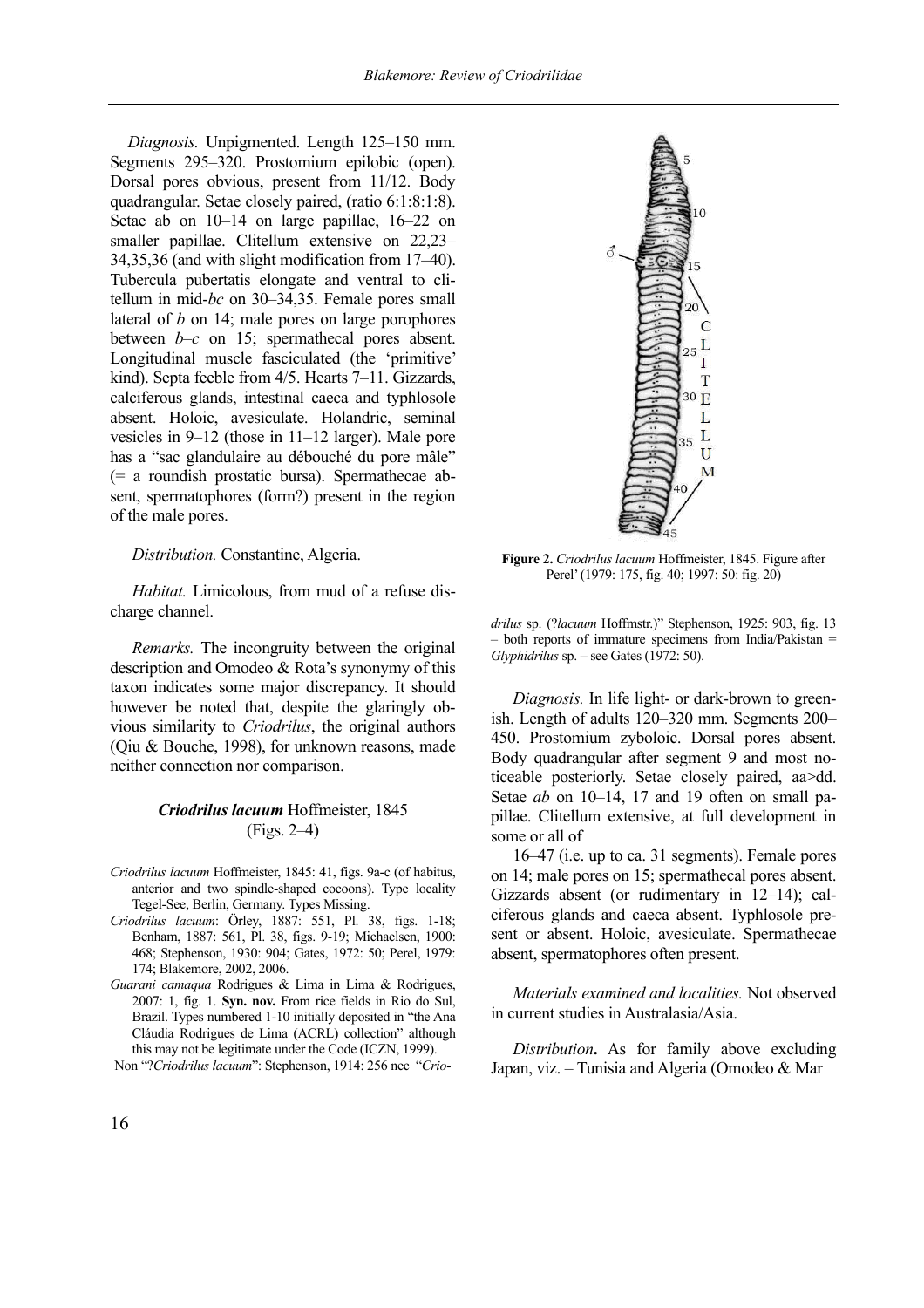

**Figure 3**. *Criodrilus lacuum*. Left: Modified from Örley, 1887: 551, Pl. 38, fig. 10. Right: Cocoons from Hoffmeister, 1845, fig. 9c (no scale provided but commensurate with clitellum).

tinucci, 1987); Syria; "Palestine" (Israel e.g. by Pavlicek *et al.*, 2003); Lebanon; Turkey [see http://jfas.ege.edu.tr/pdf/29\_Yildiz\_22\_1-2005.pdf]; Southern Russia; Hungary (Budapest); Bulgaria (Srebrana Lake); Greece; Yugoslavia; Italy (Pavia, Treviso, Turin); Austria (Linz); Germany (Berlin); Rivers and tributaries of Danube and Po (e.g. Örley, 1887); France; Spain; Portugal; Latvia; Poland; Moldavia; Amur region of Siberia. Introduced into America [plant pots, Baltimore (Gates) and rice fields Brazil: Rio Grande do Sul (Knäpper & Porto, 1979; Lima & Rodriguez, 2007)]; UK (unconfirmed?); India (unconfirmed cf. Julka, 1988: 39).

*Habitats*. Mud of fresh and brackish waters (in roots of *Sium latifolium* L. in Europe).

*Behaviour.* Semi-aquatic; tail often protrudes above substrate (as in *Biwadrilus* for oxygenation?); and regeneration, particularly of 'tail' segments, common (Örley) while Gates (1972) notes anterior 'head' regeneration from as far back as 40/41 in *C. lacuum*.

*Length*. 40–320 mm.

*Width*. 4–10 mm.

*Segments and body shape*. 200–450; body quadrangular (after segment 9) and grooved dorsally on and after clitellum (to increase surface area for gas exchange). (See Figs. 2–3.)

*Colour*. In life light- or dark-brown to greenish; or colourless.

*Prostomium*. Zygolobous (cf. epilobous in *Hydrilus*).

*First dorsal pore*. None (cf. 11/12 *Hydrilus*).

*Setae.* (7/ratio of aa:ab:bc:cd:dd:U) 8 per segment, fairly closely paired (dd>aa).

*Nephropores*. In *b* lines (none in anterior).

*Clitellum*. Multilayered, annular in some or all of  $(14,15)$ ,  $16 - ca$ . 45; perhaps less detectable in some specimens to give variable (and unreliable) counts (e.g. *Guarani*).

*Male pores*. On large muscular porophores on 15, approximately in *b* lines (the "vulva" of Hoffmeister) which probably serve for construction of the cocoon.

*Female pores*. In 14 or towards 14/15 often on small tumescences near *b* lines (reported median to a lines in *Guarani*).

*Spermathecal pores*. Absent (cf. Örley as noted in Remarks below).

*Genital markings*. Tubercula pubertatis absent (cf. reported on 30–34,35 in *Hydrilus*); some setae in genital tumescences, e.g. some of 9,10-13,14, 17 and 19.

*Septa*. Feeble.

*Vascularization*. Single dorsal blood vessel complete, along with ventral subneural and supraoesophageal vessels.

*Hearts*. (6?),7–11.

*Gizzard*. Oesophageal and intestinal gizzards absent [but some thickening of oesophagus in 5–7 and intestine in 15–20,21 (Sims), or slightly muscular in 12–14 (Michaelsen)].

*Calciferous glands*. None.

*Intestine origin (typhlosole)*. Crop in 14–18 and intestinal origin in 19 (Benham), although it is sometimes quoted as 12 (Stephenson) or between 13–18. Typhlosolate according to Benham and others, atyphlosolate by some authors, more often not noted.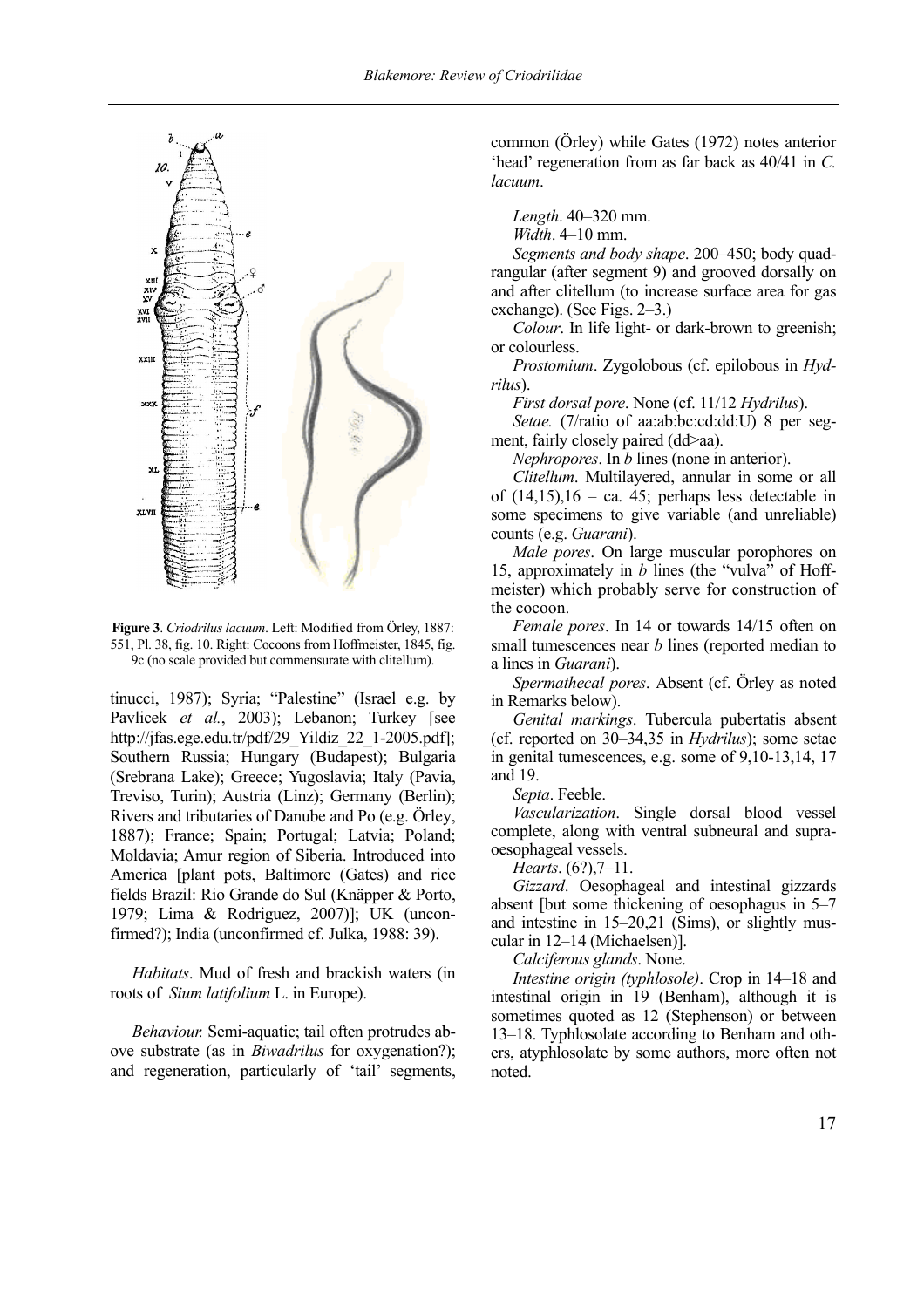*Nephridia*. Holoic from 13 (sometimes nephridia reported only after 15 or 16), avesiculate (cf. *Sparganophilus*, *Pontodrilus*).

*Male organs*. Holandric; seminal vesicles four pairs in 9-12 (developed in just 11 & 12 in *Guarani*).

*Ovaries*. Fan-shaped in 13; ovisacs large in 14. Ova not yolky.

*Prostates*. Bursae or 'prostatic glands' in 15.

*Spermathecae*. Spermathecae absent [strangely, Örley (1887: 554) described them ventrally between segments 9/10 and 10/11 and he speculated that they produced the spermatophores, but since no other author found these it is possibly a mistake as suggested by Benham (1887: 569)]; spermatophores (Hoffmeister's "*penis-formige Ktirpehen*"), hornshaped, tubular or saccular, attached externally and usually ventrally although occasionally dorsally near male pores.

*Gut contents*. Mud?

*Cocoons*. "*spindle-shaped, parchment like structures with a colour that changes; they are about 5 cm. in length, rapidly diminishing towards each end. One end, drawn out into strongly fibrous threads, serves for attachment to the roots, or more rarely to the leaves and branches of water plants; the other end truncated, with a dentate edge, allows the embryos to escape. As is the form, so also is the color different. The perfectly newly laid cocoons are nearly transparent, horny yellow in color, but after a time they become darker, and towards the time of hatching of the embryos they are blackish in color.*" (Örley, 1887: 556) (Fig. 4).

*Remarks*. German types were supposedly atyphlosolate like those from Bohemia; while Italian specimens (all?) have a thick typhlosole. Genital setae are reported to have ectal grooving that supposedly demonstrates that *Criodrilus* is closely related to the Lumbricidae.

*Criodrilus lacuum* is diploid with chromosomes numbering 22 (Omodeo, 1984).

*Ecology*. Breeding occurs from March to July in Europe (Örley). In Italy *C. lacuum* is often associated with *Eiseniella neapolitana* (Örley, 1885) and *Haplotaxis gordioides* (Omodeo, 1984), and Örley (1887: 560) describes it with his *Apor-* *rectodea dubiosa dubiosa* (Örley, 1881) and he also reports that "*amongst the Hirudinea, species of* Aulostoma *and* Nephelis *are their greatest enemies; these swallow three or four Criodrili at a time*". Benham (1887) noted presence of common parasitic gregarines near the ovaries in segment 14. Regeneration capacity is high and rapid, perhaps in response to predation relating to its behaviour, as already noted, of protruding its tail above the substrate allowing attack by predators.

# **DISCUSSION**

*Family Criodrilidae.* Sims & Gerard (1985: 41) suggest the present Palaearctic distribution is relictual of a wider, possibly pre-Pangean range dating to late Palaeozoic times but, despite the return of family Biwadrilidae Brinkhurst & Jamieson, 1971, monotypic for *Criodrilus bathybates*  Stephenson, 1917, the Holarctic range is extended only slightly to again include Japan. The diagnosis of Biwadrilidae by Easton (1981: 39) was within the ambit of Criodrilidae. Indeed, Sims (1980: 115; 1982: 285) had suggested that the family be recombined with Criodrilidae as it differs only in details of its vascular system – in particular the presence of a supra-oesophageal vessel and possible lack of a sub-neural vessel, although both these characters are poorly defined in *Criodrilus* (cf. Lima & Rodriguez, 2007). And, further, on the presence of male pores and "prostate glands" in 13 rather than 15. Regarding supposed presence or absence of "paired lateral lines" (as found in fish) – these have not been demonstrated satisfactorily in *Biwadrilus*, despite claims by Nagase & Nomura (1937: 368) as repeated by Sims (1980: 106, 115). The only possible 'lateral lines' are due to blood vessels clearly visible through the body wall in the anterior segments in live specimens (pers. obs.). In fact Stephenson (1917), who described the species, makes no mention and Stephenson (1930: 36) states:

"*In the Limicolae* [small aquatic microdriles, not earthworms *per se*] *there exists on both sides within the body-wall, in the lateral line of the body and extending through the length of the worm, a narrow longitudinal tract of cells, the cells of the lateral line. These are, as has been said, the cell-bodies of*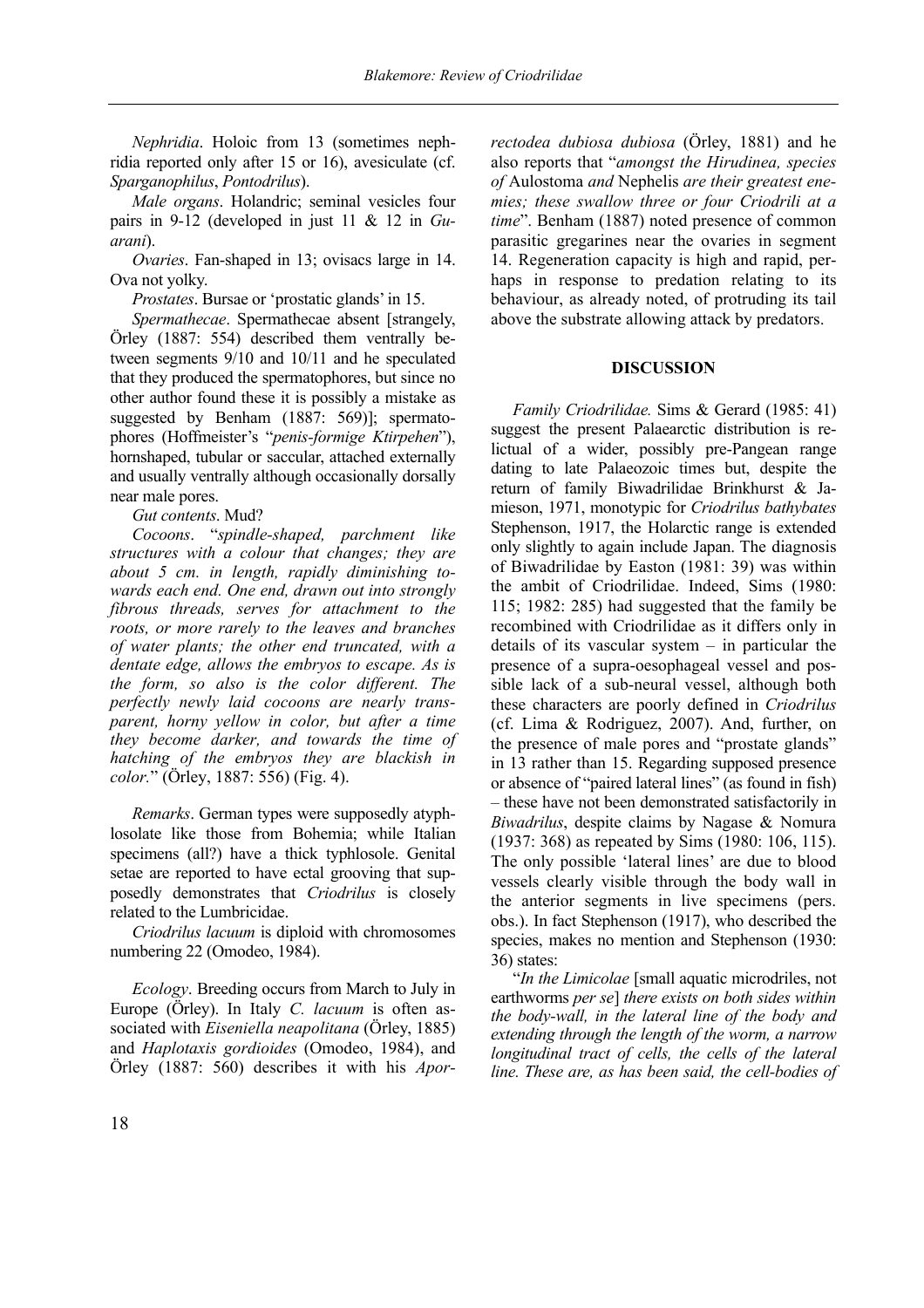*the circular muscle-layer and of the transverse muscle-bundles which stretch between the inner ends of the dorsal and ventral setal bundles of the same side. They are not, as has often been stated, nerve cells, though, according to a number of authors, ... a nerve from the cerebral ganglion does enter the line*."

Justification for separation off of Biwadrilidae (or *Biwadrilus*) on this character now seems invalid (cf. Sims, 1980). Moreover, Stephenson (1930: 911) remarking on his *Criodrilus bathybates* under Criodrilinae further says: "*the forward shifting of the male pores is paralleled* [within the Lumbricidae] *in Eiseniella*" – thus there is little of significance in position of male pore in 13 or 15, and the species *B. bathybates* is returned to its home family, Criodrilidae.

Recent 18S, 16S rDNA and cytochrome c oxidase sequences molecular studies by Pop *et al.*  (2004) show that *Criodrilus lacuum* is relatively primitive compared to lumbricids and is an adelphotaxon (or sister taxon) of either of their two lumbricid species: *Eiseniella tetraedra* (Savigny, 1826) or *Aporrectodea dubiosa* (Örley, 1881), that both share with it an aquatic habitat.

Absence of nephridia from anterior segments and loss of dorsal pores is an adaptation to aquatic life, also found in *Pontodrilus* and *Sparganophilus* and a few aquatic members of other genera; similarly, for the simplification and reduction of the digestive tract (Stephenson, 1930; M. Bouché pers. comm., 2004).

#### *Key to species of Criodrilidae\**

| - Dorsal pores present (tubercula pubertatis on 30-34,35) |  |
|-----------------------------------------------------------|--|
|                                                           |  |
|                                                           |  |

\**C. ochridensis* Georgevitch, 1950 from Lake Ochrid, Macedonia is a dubious species.

*Genus Biwadrilus.* This genus should possibly be maintained on the position of the male pores (as in key above). Gates (1972: 50) found that the atrial glands associated in 13 with the male pores of Japanese *Criodrilus bathybates* is a condition that characterizes certain parthenogenetic morphs of *Eiseniella tetraedra* and this may be indicative of mutual family origins (cf. Pop *et al.*, 2004 for molecular relationship of Criodrilidae to Lumbricidae).

A new finding is that *Biwadrilus bathybates*  (Stephenson, 1917) persists around the shoreline of the southern basin of Lake Biwako, but appears less abundant beside polluted waterways and under cultivation (e.g. paddies around Ogoto on west side) and is absent from coarse sandy or gravelly beaches more prevalent for the northern basin. Sharing the same habitat with *Biwadrilus*  are several native/exotic Lumbricidae, a few pheretimoids, and quite often the exotic semi-aquatic *Eukerria saltensis* (Beddard, 1895) that is considered a pest of rice in Australia (Blakemore *et al.*, 2007). The pheretimoids (Megascolecidae, e.g. *Amynthas* or *Metaphire* spp.) are more common and diverse in disturbed agricultural fields (or polluted soils) around the lake. A large Moniligastridae, *Drawida hattamimizu* Hattai, 1930, is also reported (in rice paddy) around the Lake, but it is a restricted species and was not located in current surveys, however a single specimen of the new native *Helodrilus hachiojii*  Blakemore, 2007 was found in a paddy at Shiotsuhama, Nishiazai-cho to the north of the Lake (collected by R.J.B. on 4.X.2007) and this is now also in the Lake Biwa Museum collection. Thus, biodiversity and distributions of the various species may act as "indicators" to monitor agricultural pollution/health.

An interesting result of the Lake Biwa survey was unexpected activity of both clitellate (breeding) adults and juveniles of several species, including *B. bathybates*, in an unseasonably warm winter, despite deep snow on the final day of survey in February, 2007. This suggests breeding activity is facultative rather than fixed or seasonal.

*Genus Criodrilus.* Although Omodeo *et al.*  (2003, 2004: 463) and Omodeo & Rota (2004: 222) synonymized *Hydrilus ghaniae* under *C. lacuum*, the species possibly merits restoration as *Criodrilus ghaniae* **comb. nov.**, as here, on its characteristics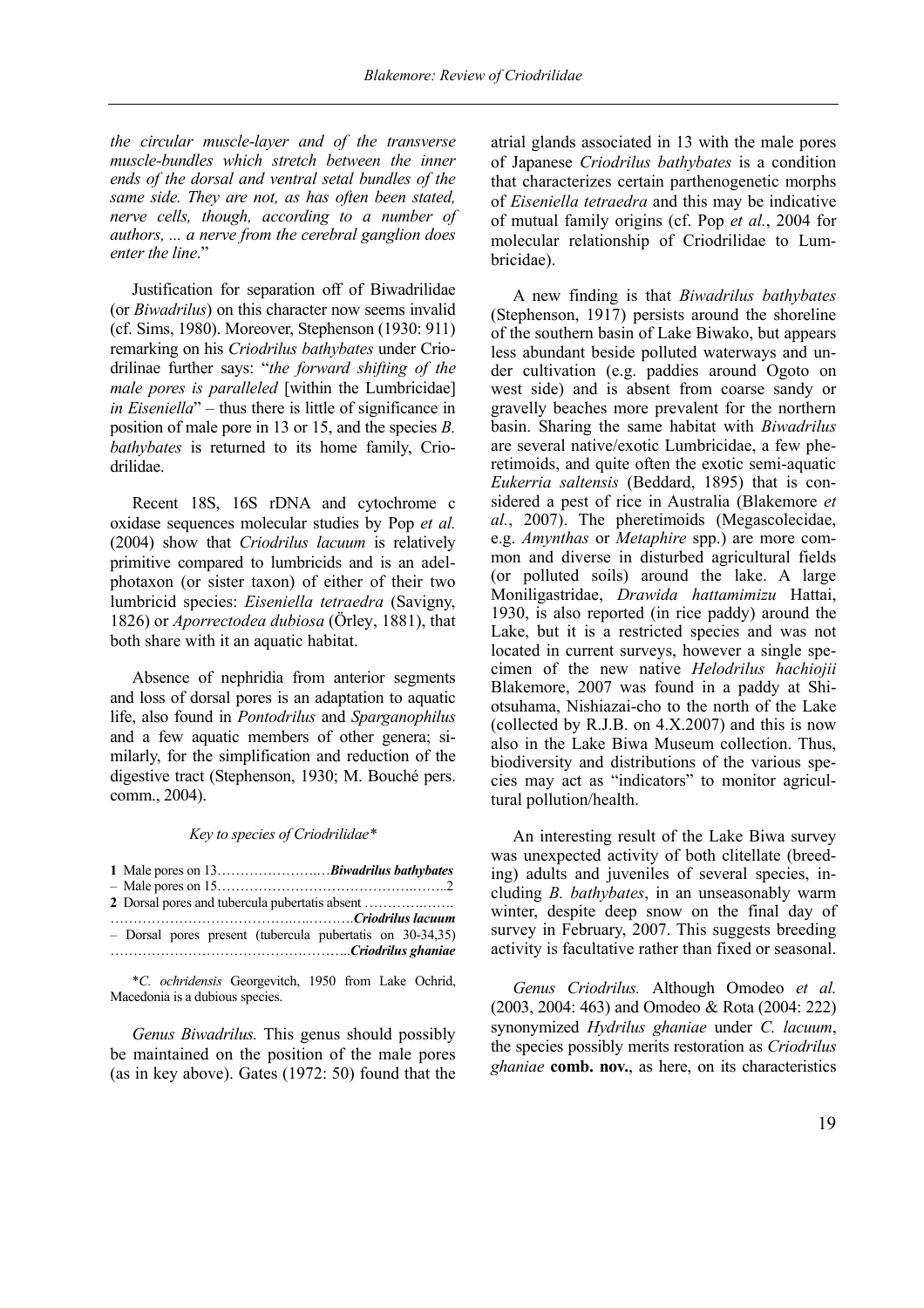noted in the key and diagnosis above. Omodeo & Rota (2004: 222) question the presence of tubercula pubertatis claiming prior inspection of specimens from Tunisia and Algeria but they mention neither the dorsal pores nor nephridia and, surprisingly, they failed to inspect types. Superficially it appears to belong to *Criodrilus* despite Qiu & Bouché (1998) failing to note absence (or presence?) of nephridia in anterior segments although they did state that the small nephropores were near *b* lines, the first in segment 4. Even so, it is not clear whether they meant in intersegment 3/4 or 4/5. Nephridia usually commence from segment 2 in Lumbricidae and further back, typically from 14-16, in Criodrilidae. As these are defining characteristics of the families, their exact origin requires confirmation from re-inspection of *C. ghaniae* types. Details of neither the vascular nor nervous systems were provided and the overall impression is of a poorly defined taxon.

*Guarani camaqua* is combined in *C. lacuum* as its justification relies on seminal vesicles in only 11 and 12, even though these vary at interspecific level and are certainly irrelevant at genus level, also Benham (1887: 567), at least, told us they are "*one on each side of each of the somites ix, x, xi, and xii ; they vary in size in these somites, and in different individuals*". As to its blood vessels, the vascular systems of classical taxa, especially those lacking types such as *C. lacuum*, are often poorly defined, however, on this point, Benham (1887: 566) at least reported "*The vascular system I have not traced to any extent*.... *A subneural vessel is present and a typhlosolar vessel, but neither latero-neural nor intestino-tegumentary vessels exist*" and it is perhaps rather irrelevant whether subneural vessels are attached or not. A prior report of *C. lacuum* from Rio Grande do Sul, Brazil by Knäpper & Porto (1979) although quoted by Lima & Rodriguez (2007) seem not to have initiated comparison to their rice field specimens, even though such an unnatural habitat suggests an introduced, exotic taxon rather than a new native.

*Criodrilus lacuum* appears a particularly longlived culture species – the previous longevity record of 30 years was for *Lumbricus terrestris* L., from Sims & Gerard (1985, 1999: 22) – with survival more than 42 years as Dr Tarmo Timm (pers. comm. July, 2007) reports:

"*I have maintained aquatic oligochaetes in aquaria (Centre for Limnology, Estonian University of Life Sciences, Estonia) for many decades. Among them, an aquatic "earthworm"* Criodrilus lacuum*. A number of the latter were taken from the Daugava River (Latvia) in 1965, and then held in several small aquaria. Most of them survived but did not reproduce in aquaria. The only individual hatched from a cocoon laid in my aquarium, lived 34 years (1968-2002). Many of the individuals caught in the river as adults, spent in aquaria up to five years, and some single individuals considerably more: 6, 11, 12, 13, 14, 16, 17, 18, 22, >23 (several but dried up), and 38 years; the last individual is yet alive when having survived already 42 years (1965-2007). Published data on the same batch of* Criodrilus lacuum*: Timm, T. (1984)... [there: at least 17 years]*."

**Acknowledgements** – At Lake Biwa Museum I thank Drs Mark J. Grygier, Y. Kusuoka, and Robin J. Smith for facilitating and encouraging this work; while there I also received valuable advice from Prof. Akifumi Ohtaka (Hirosaki University) and Dr Machiko Nishino (Lake Biwa Environmental Research Institute). Some survey support was provided by LBM Comprehensive Project 06-02 under the direction of Dr Grygier. This work was partly compiled initially at Yokohama National University under the COE program. Drs. Eiso Inoue and Tadashi Kobayashi helped Oct, 2007 surveys by providing transport and arranging accommodation around the Lake. I further thank Dr Tarmo Timm for permission to cite his unpublished longevity data. Finally, I appreciate Dr Sam James' contribution towards this study and eagerly anticipate the results of his DNA analyses.

# **REFERENCES**

(For brevity, not all earlier taxonomic authorities cited)

- BENHAM, W.B. (1887): Memoirs: Studies on Earthworms: No. III. Criodrilus lacuum, Hoffmeister *Quarterly Journal of Microscopical Science,* 27: 561-572, Pl. 38, figs. 9-19. [http://jcs.biologists.org/cgi/reprint/s2-27/108/561].
- BLAKEMORE, R.J., (2002): Cosmopolitan Earthworms – an Eco-Taxonomic Guide to the Peregrine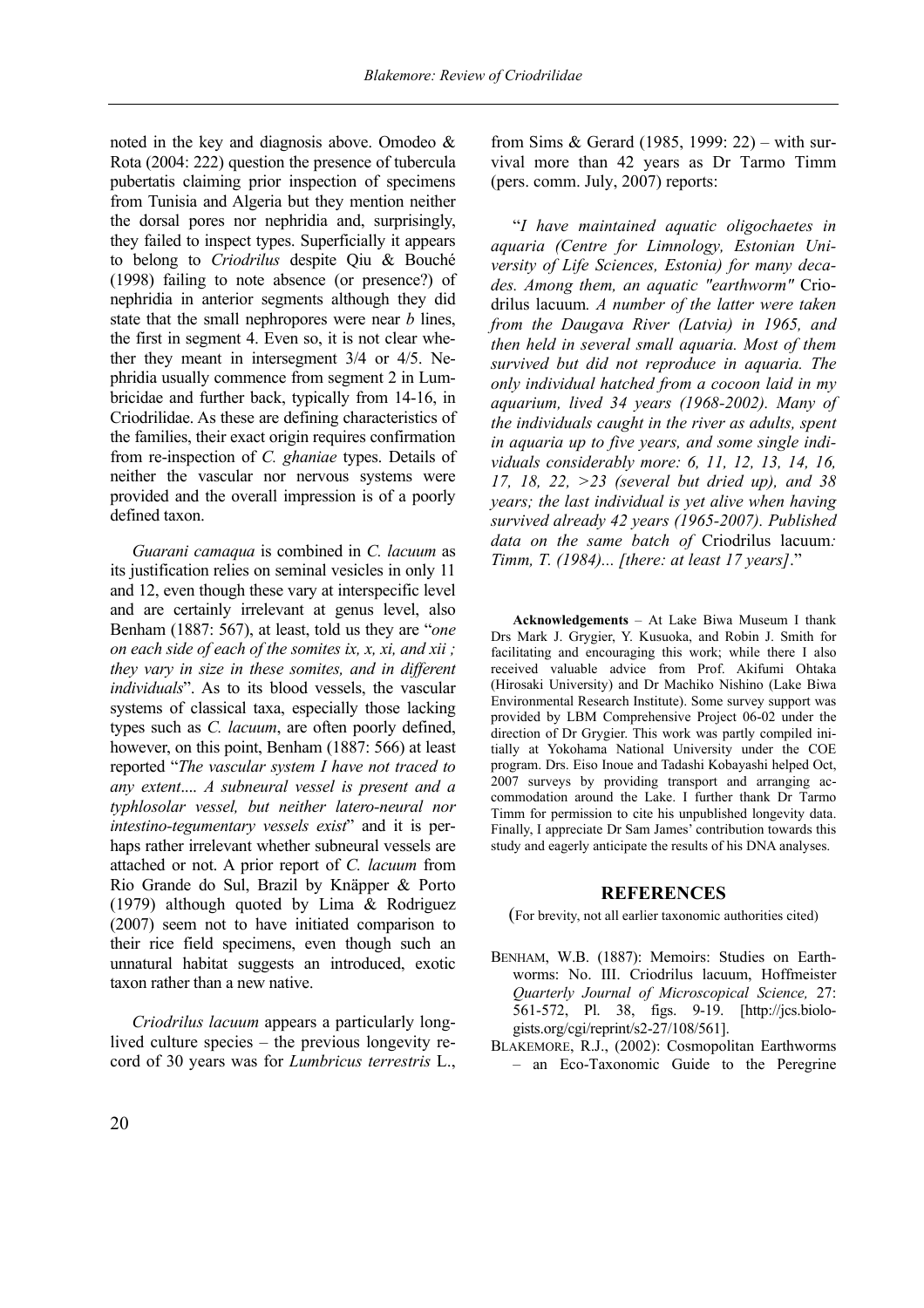Species of the World. *VermEcology, Kippax, Australia*, pp. 426 + 80 figs. [First Edition published September, 2002].

- BLAKEMORE, R.J.**,** (2003): Japanese Earthworms (Annelida: Oligochaeta): a Review and Checklist of Species. *ODE,* 3(3): 241-244. [Published Sept., 2003. http://www.urbanfischer.de/journals/ode/ Electronic Supplement 2003-11 http://www. Senckenberg.de/odes/03-11.htm].
- BLAKEMORE, R.J. (2005): Chapters in: A Series of Searchable Texts on Earthworm Biodiversity, Ecology and Systematics from Various Regions of the World. General editors: M.T. Ito, N. Kaneko. CD-ROM publication. Soil Ecology Research Group, Graduate School of Environment & Information Sciences, *Yokohama National University, Japan*. Online website here: http://bio-eco.eis. ynu.ac. p/eng/database/earthworm/ [June, 2005 & July, 2005].
- BLAKEMORE, R.J., (2006): Cosmopolitan Earthworms – an Eco-Taxonomic Guide to the Peregrine Species of the World**.** (2nd Edition). *VermEcology, Japan*, pp. 630 + 150 figs. [Published August, 2006, with this supplement December, 2006].
- BLAKEMORE, R.J., ITO, M.T. & KANEKO, N (2007): Alien earthworms in the Asia/Pacific region with a checklist of species and the first records of Eukerria saltensis (Oligochaeta : Ocnerodrilidae) and Eiseniella tetraedra (Lumbricidae) from Japan, and Pontoscolex corethrurus (Glossoscolecidae) from Okinawa. In: F. Koike, M.N. Clout, M. Kawamichi, M., De Poorter, and K. Iwatsuki. (eds.), Assessment and Control of Biological Invasion Risks. *IUCN, Gland, Switzerland and Cambridge, UK, and Shoukadoh Book Sellers, Kyoto, Japan*, pp 173-181.
- BRINKHURST, R. O. & B. G. M. JAMIESON. (1971): The Aquatic Oligochaeta of the World. *Oliver and Boyd, Edinburgh, Toronto*, pp 860.
- EASTON, E.G. (1981): Japanese earthworms: a synopsis of the Megadrile species (Oligochaeta). *Bulletin of the British Museum (Natural History) series Zoology,*  40(2): 33-65.
- GATES, G.E. (1972): Burmese Earthworms, an introduction to the systematics and biology of Megadrile oligochaetes with special reference to South-East Asia. *Transactions of the American Philosophical Society* 62(7): 1-326. [Online via subscription: http://links.jstor.org/journals/ 00659746.html].
- HOFFMEISTER, W. (1845): Übersicht aller bis jetzt bekannten Arten aus der Familie der Regenwürmer. *Friedrich Vieweg & Sohn, Braunschweig*, pp. 43. [http://www.regenwurm.de/pdf/hoffmeister-familieder-regenwuermer.pdf].
- ICZN (1999): International Code of Zoological Nomenclature (4<sup>th</sup> edition). *International Trust for Zoological Nomenclature, c/o Natural History Museum, London*, pp. 306. [http://www.iczn.org/ iczn/index.jsp].
- JULKA, J.M. (1988): The Fauna of India and the adjacent countries: Megadrile Oligochaeta (Earthworms): Family Octochaetidae. *Zoological Survey of India, Calcutta*, pp. 400.
- KNÄPPER C.F.U. & PORTO, R.P. (1979): Ocorrencia de Oligoquetas nos solos do Rio Grande do Sul. *Acta Bilogica Leopoldensia,* 1: 137-166.
- LIMA, A.C.R. DE & RODRÍGUEZ, C. (2007): Earthworm diversity from Rio Grande Do Sul, Brazil, with a new native criodrilid genus and species (Oligochaeta: Criodrilidae). *Megadrilogica,* 11(2): 9-18.
- MARTIN, P. (2004): Oligochaeta and Aphanoneura in ancient lakes: a review. *Hydrobiologia,* 334 (1-3): 63-72.
- MICHAELSEN, W. (1900): Das Tierreich. Vol. 10: Oligochaeta. *Friedländer & Sohn, Berlin,* pp. XXIX +575.
- MICHAELSEN, W. (1918): Die Lumbriciden, mit besonderer Berücksichtigung der bisher als Familie Glossoscolecidae zusammengefaßten Unterfamilien. *Zoologische Jahrbücher, Abteilung für Systematik, Ökologie und Geographie der Tiere, Jena*, 41: 1-398.
- MICHAELSEN, W. (1921): Zur Stammgeschichte und Systematik der Oligochäten, insbesondere der Lumbriculiden. *Archiv für Naturgeschichte, Berlin* 86(8): 130-141.
- NAGASE, I. & NOMURA, E. (1937): On the Japanese aquatic Oligochaeta Criodrilus miyashitai, n. sp. *Science Report of Tohoku Imperial University*. 11 (4): 361-402.
- OHTAKA, A. & NISHINO, M. (1999): Studies on the aquatic oligochaete fauna in Lake Biwa, central Japan. II. Records and taxonomic remarks of nine species. *Hydrobiologia*. 406(0): 33-47.
- OMODEO, P. (1984): On aquatic Oligochaeta Lumbricomorpha in Europe. *Hydrobiologia*. 115 (1): 187-190.
- OMODEO, P. & MARTINUCCI, G.B. (1987): Earthworms of the Maghreb. In: A.M. Bonvicini Pagliai and P. Omodeo (eds.): On Earthworms. Selected Symposia and Monographs. *Mucchi, Modena, Italy,* pp 235-250.
- OMODEO, P. & ROTA, E. (2004): Taxonomic remarks on the earthworm inhabiting the Western Alps. In: Advances in Earthworm Taxonomy, A. G. Moreno & S. Borges (eds.) *Editorial Complutense, Madrid*, pp 189-259. [Published May, 2004 in Spanish and English].